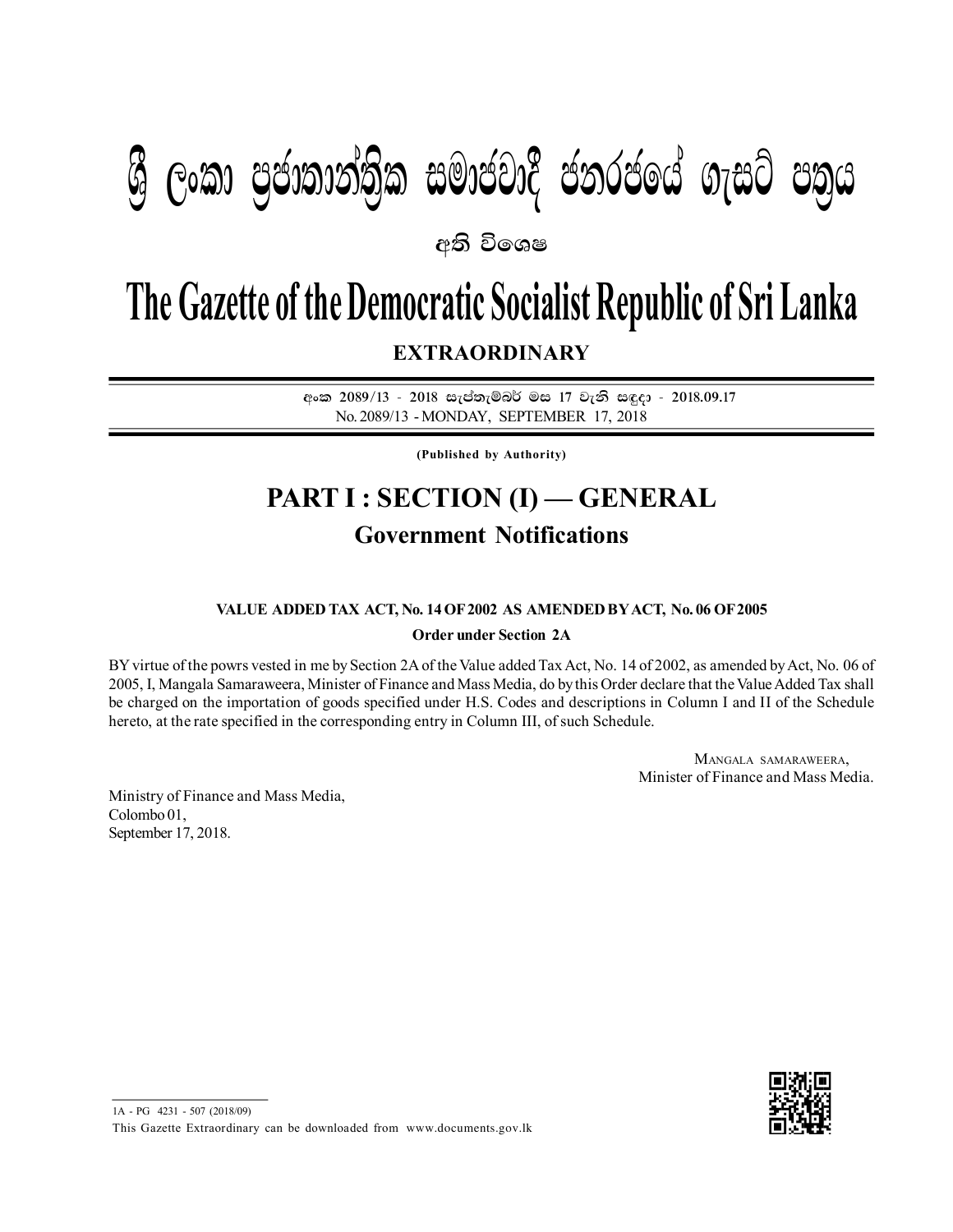2 A **I** කොටස: (I) ඡෙදය - ශුී ලංකා පුජාතාන්තිුක සමාජවාදී ජනරජයේ අති විශෙෂ ගැසට් පතුය - 2018.09.17

PART 1: SEC. (1) - GAZETTE EXTRAORDINARY OF THE DEMOCRATIC SOCIALIST REPUBLIC OF SRI LANKA - 17.09.2018

#### **SCHEDULE**

| <b>H.S.</b><br>Code | <b>Description</b>                                                            | Rate of Vat    |
|---------------------|-------------------------------------------------------------------------------|----------------|
| $\boldsymbol{v}$    | (II)                                                                          | (III)          |
| 50.07               | Woven fabrics of silk or of silk waste                                        |                |
| 5007.10             | Fabrics of noil silk                                                          | $5\%$          |
| 5007.20             | Other fabrics, containing 85% or more by weight of silk or of silk            | $5\%$          |
| 5007.90             | Other fabrics                                                                 | $5\%$          |
|                     |                                                                               |                |
| $\overline{51.11}$  | Woven fabrics of carded wool or of carded fine animal hair.                   |                |
|                     |                                                                               |                |
|                     | Containing 85% or more by weight of wool or of fine animal hair:              |                |
| 5111.11             | Of a weight not exceeding $300 \text{ g/m}^2$                                 | $5\%$          |
| 5111.19             | Other                                                                         | $5\%$          |
| 5111.20             | Other, mixed mainly or solely with man-made filaments                         | $5\%$          |
| 5111.30<br>5111.90  | Other, mixed mainly or solely with man-made staple fibres<br>Other            | $5\%$<br>$5\%$ |
|                     |                                                                               |                |
| 51.12               | Woven fabrics of combed wool or of combed fine animal hair.                   |                |
|                     |                                                                               |                |
|                     | Containing 85% or more by weight of wool or of fine animal hair:              |                |
| 5112.11             | Of a weight not exceeding $200$ g/m <sup>2</sup>                              | $5\%$          |
| 5112.19             | Other                                                                         | $5\%$          |
| 5112.20             | Other, mixed mainly or solely with man-made filaments                         | $5\%$          |
| 5112.30             | Other, mixed mainly or solely with man-made staple fibres                     | $5\%$          |
| 5112.90             | Other                                                                         | $5\%$          |
| 5113.00             | Woven fabrics of coarse animal hair or of horsehair.                          | $5\%$          |
|                     |                                                                               |                |
| 52.08               | Woven fabrics of cotton, containing 85% or more by weight of cotton, weighing |                |
|                     | not more than 200 $g/m^2$                                                     |                |
|                     | Unbleached:                                                                   |                |
| 5208.11             | Plain weave, weighing not more than $100 g/m^2$                               |                |
| 5208.11.20          | Plain weave, weighing not more than 30 $g/m^2$                                | $5\%$          |
| 5208.11.90          | Other                                                                         | $5\%$          |
| 5208.12             | Plain weave, weighing more than $100 \text{ g/m}^2$                           | $5\%$          |
| 5208.13             | 3-thread or 4-thread twill, including cross twill                             | $5\%$          |
| 5208.19             | Other fabrics                                                                 | $5\%$          |
|                     | Bleached:                                                                     |                |
| 5208.21             | Plain weave, weighing not more than $100 \text{ g/m}^2$                       |                |
| 5208.21.10          | Plain weave, weighing not more than 30 $g/m^2$                                | $5\%$          |
| 5208.21.90          | Other                                                                         | $5\%$          |
| 5208.22             | Plain weave, weighing more than $100 \frac{\text{g}}{\text{m}^2}$             | $5\%$          |
| 5208.23             | 3-thread or 4-thread twill, including cross twill                             | $5\%$          |
| 5208.29             | Other fabrics                                                                 | $5\%$          |
|                     | Dyed:                                                                         |                |
| 5208.31             | Plain weave, weighing not more than $100 \text{ g/m}^2$                       | $5\%$          |
| 5208.32             | Plain weave, weighing more than $100 \text{ g/m}^2$                           | $5\%$          |
| 5208.33             | 3-thread or 4-thread twill, including cross twill                             | $5\%$          |
| 5208.39             | Other fabrics                                                                 | $5\%$          |
|                     | Of yarns of different colours :                                               |                |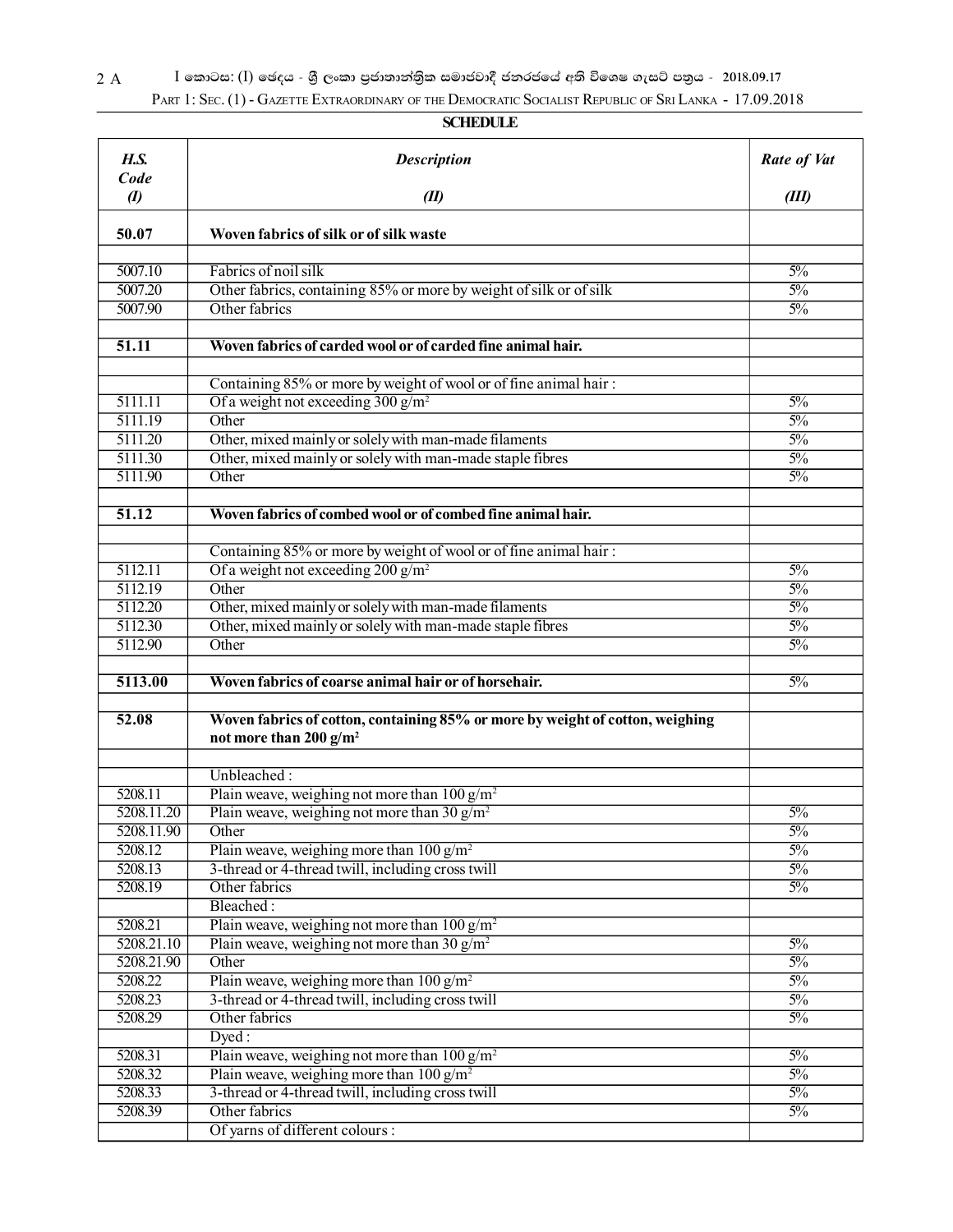| $\overline{H.S.}$ | <b>Description</b>                                                             | <b>Rate of Vat</b> |
|-------------------|--------------------------------------------------------------------------------|--------------------|
| Code              |                                                                                |                    |
| $\boldsymbol{v}$  | (II)                                                                           | (III)              |
| 5208.41           | Plain weave, weighing not more than $100$ g/m <sup>2</sup>                     | $5\%$              |
| 5208.42           | Plain weave, weighing more than $100 \text{ g/m}^2$                            | $\frac{50}{6}$     |
| 5208.43           | 3-thread or 4-thread twill, including cross twill                              | $\frac{50}{6}$     |
| 5208.49           | Other fabrics                                                                  | $\frac{50}{6}$     |
|                   | Printed:                                                                       |                    |
| 5208.51           | Plain weave, weighing not more than $100 g/m^2$                                | $\frac{50}{6}$     |
| 5208.52           | Plain weave, weighing more than $100 \text{ g/m}^2$                            | $\frac{50}{6}$     |
| 5208.59           | Other fabrics                                                                  | $\frac{5\%}{ }$    |
|                   |                                                                                |                    |
| 52.09             | Woven fabrics of cotton, containing 85% or more by weight of cotton, weighing  |                    |
|                   | more than $200 g/m^2$                                                          |                    |
|                   |                                                                                |                    |
|                   | Unbleached:                                                                    |                    |
| 5209.11           | Plain weave                                                                    | $\frac{50}{6}$     |
| 5209.12           | 3-thread or 4-thread twill, including cross twill                              | $\frac{50}{6}$     |
| 5209.19           | Other fabrics                                                                  | $\frac{50}{6}$     |
|                   | Bleached:                                                                      |                    |
| 5209.21           | Plain weave                                                                    | $\frac{50}{6}$     |
| 5209.22           | 3-thread or 4-thread twill, including cross twill                              | $\frac{50}{6}$     |
| 5209.29           | Other fabrics                                                                  | $\frac{5\%}{ }$    |
|                   | $D$ yed:                                                                       |                    |
| 5209.31           | Plain weave                                                                    | $\frac{50}{6}$     |
| 5209.32           | 3-thread or 4-thread twill, including cross twill                              | $\frac{50}{6}$     |
| 5209.39           | Other fabrics                                                                  | $\frac{5\%}{ }$    |
|                   | Of yarns of different colours :                                                |                    |
| 5209.41           | Plain weave                                                                    | $\frac{50}{6}$     |
| 5209.42           | Denim                                                                          | $\frac{50}{6}$     |
| 5209.43           | Other fabrics of 3-thread or 4-thread twill, including cross twill             | $\frac{50}{6}$     |
| 5209.49           | Other fabrics                                                                  | $\frac{5\%}{ }$    |
|                   | Printed:                                                                       |                    |
| 5209.51           | Plain weave                                                                    | $\frac{50}{6}$     |
| 5209.52           | 3-thread or 4-thread twill, including cross twill                              | $\frac{5\%}{ }$    |
| 5209.59           | Other fabrics                                                                  | $\frac{50}{6}$     |
|                   |                                                                                |                    |
| 52.10             | Woven fabrics of cotton, containing less than 85% by weight of cotton, mixed   |                    |
|                   | mainly or solely with man-made fibres, weighing more than 200 g/m <sup>2</sup> |                    |
|                   |                                                                                |                    |
|                   | Unbleached:                                                                    |                    |
| 5210.11           | Plain weave                                                                    | $\frac{50}{6}$     |
| 5210.19           | Other fabrics                                                                  | $\frac{50}{6}$     |
|                   | Bleached:                                                                      |                    |
| 5210.21           | Plain weave                                                                    | $\frac{50}{6}$     |
| 5210.29           | Other fabrics                                                                  | $\frac{50}{6}$     |
|                   | Dyed:                                                                          |                    |
| 5210.31           | Plain weave                                                                    | $\frac{50}{6}$     |
| 5210.32           | 3-thread or 4-thread twill, including cross twill                              | $\frac{50}{6}$     |
| 5210.39           | Other fabrics                                                                  | $\frac{50}{6}$     |
|                   | Of yarns of different colours :                                                |                    |
| 5210.41           | Plain weave                                                                    | $\frac{50}{6}$     |
| 5210.49           | Other fabrics                                                                  | $\frac{50}{6}$     |
|                   | Printed:                                                                       |                    |

| I කොටස: (I) ඡෙදය - ශුී ලංකා පුජාතාන්තිුක සමාජවාදී ජනරජයේ අති විශෙෂ ගැසට් පතුය - 2018.09.17              | 3 A |
|---------------------------------------------------------------------------------------------------------|-----|
| PART 1: SEC. (1) - GAZETTE EXTRAORDINARY OF THE DEMOCRATIC SOCIALIST REPUBLIC OF SRI LANKA - 17.09.2018 |     |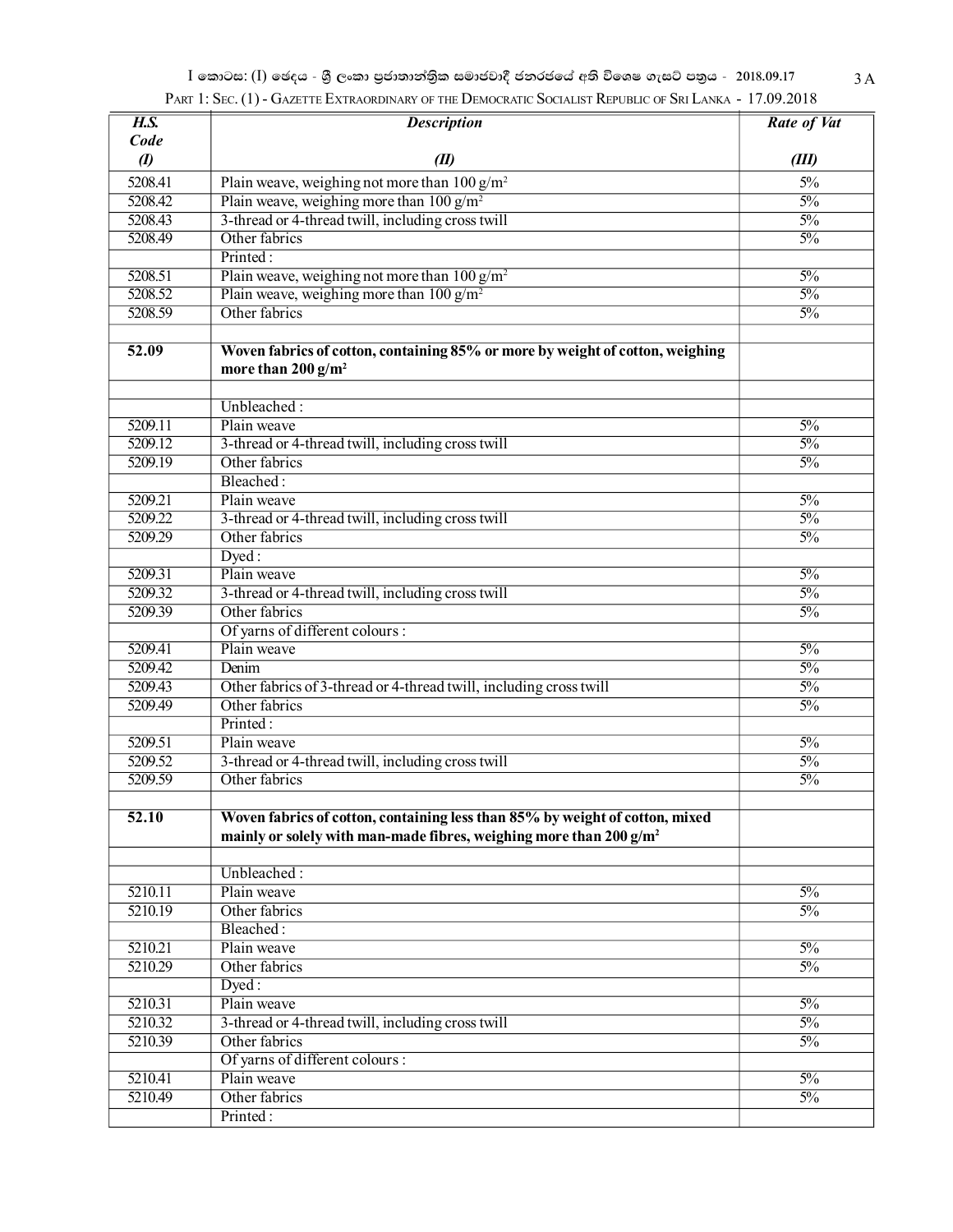4 A **I** කොටස: (I) ඡෙදය - ශීු ලංකා පුජාතාන්තිුක සමාජවාදී ජනරජයේ අති විශෙෂ ගැසට් පතුය - 2018.09.17

|                    | PART 1: SEC. (1) - GAZETTE EXTRAORDINARY OF THE DEMOCRATIC SOCIALIST REPUBLIC OF SRI LANKA - 17.09.2018 |                    |
|--------------------|---------------------------------------------------------------------------------------------------------|--------------------|
| $\overline{H.S.}$  | <b>Description</b>                                                                                      | <b>Rate of Vat</b> |
| Code               |                                                                                                         |                    |
| $\boldsymbol{v}$   | (II)                                                                                                    | (III)              |
| 5210.51            | Plain weave                                                                                             | 5%                 |
| 5210.59            | Other fabrics                                                                                           | $\frac{50}{6}$     |
|                    |                                                                                                         |                    |
| 52.11              | Woven fabrics of cotton, containing less than 85% by weight of cotton, mixed                            |                    |
|                    | mainly or solely with man-made fibres, weighing more than 200 g/m <sup>2</sup>                          |                    |
|                    |                                                                                                         |                    |
|                    | Unbleached:<br>Plain weave                                                                              | $\frac{50}{6}$     |
| 5211.11<br>5211.12 |                                                                                                         | $\frac{50}{6}$     |
| 5211.19            | 3-thread or 4-thread twill, including cross twill<br>Other fabrics                                      | $\frac{50}{6}$     |
| 5211.20            | Bleached                                                                                                | $\frac{50}{6}$     |
|                    | Dyed:                                                                                                   |                    |
| 5211.31            | Plain weave                                                                                             | $\frac{50}{6}$     |
| 5211.32            | 3-thread or 4-thread twill, including cross twill                                                       | $\frac{50}{6}$     |
| 5211.39            | Other fabrics                                                                                           | $\frac{50}{6}$     |
|                    | Of yarns of different colours :                                                                         |                    |
| 5211.41            | Plain weave                                                                                             | $\frac{50}{6}$     |
| 5211.42            | Denim                                                                                                   | $\frac{50}{6}$     |
| 5211.43            | Other fabrics of 3-thread or 4-thread twill, including cross twill                                      | $\frac{50}{6}$     |
| 5211.49            | Other fabrics                                                                                           | $\frac{50}{6}$     |
|                    | Printed:                                                                                                |                    |
| 5211.51            | Plain weave                                                                                             | $\frac{50}{6}$     |
| 5211.52            | 3-thread or 4-thread twill, including cross twill                                                       | $\frac{50}{6}$     |
| 5211.59            | Other fabrics                                                                                           | $\frac{50}{6}$     |
|                    |                                                                                                         |                    |
| $\overline{52.12}$ | Other woven fabrics of cotton.                                                                          |                    |
|                    |                                                                                                         |                    |
|                    | Weighing not more than $200$ g/m <sup>2</sup> :                                                         |                    |
| 5212.11            | Unbleached                                                                                              | $\frac{50}{6}$     |
| 5212.12            | Bleached                                                                                                | $\frac{50}{6}$     |
| 5212.13            | Dyed                                                                                                    | $\frac{50}{6}$     |
| 5212.14            | Of yarns of different colours                                                                           | $\sqrt{5\%}$       |
| 5212.15            | Printed                                                                                                 | $\frac{50}{6}$     |
|                    | Weighing more than $200 g/m^2$ :                                                                        |                    |
| 5212.21            | Unbleached                                                                                              | $\frac{50}{6}$     |
| 5212.22            | Bleached                                                                                                | $\frac{50}{6}$     |
| 5212.23            | Dyed                                                                                                    | $\frac{5\%}{ }$    |
| 5212.24            | Of yarns of different colours                                                                           | $\frac{5\%}{ }$    |
| 5212.25            | Printed                                                                                                 | $\frac{50}{6}$     |
| 53.09              | <b>Woven fabrics of flax.</b>                                                                           |                    |
|                    |                                                                                                         |                    |
|                    | Containing 85% of more by weight of flax:                                                               |                    |
| 5309.11            | Unbleached or bleached                                                                                  | $\frac{50}{6}$     |
| 5309.19            | Other                                                                                                   | $\frac{50}{6}$     |
|                    | Containing less than 85% by weight of flax:                                                             |                    |
| 5309.21            | Unbleached or bleached                                                                                  | $\frac{50}{6}$     |
| 5309.29            | Other                                                                                                   | $\frac{5\%}{ }$    |
|                    |                                                                                                         |                    |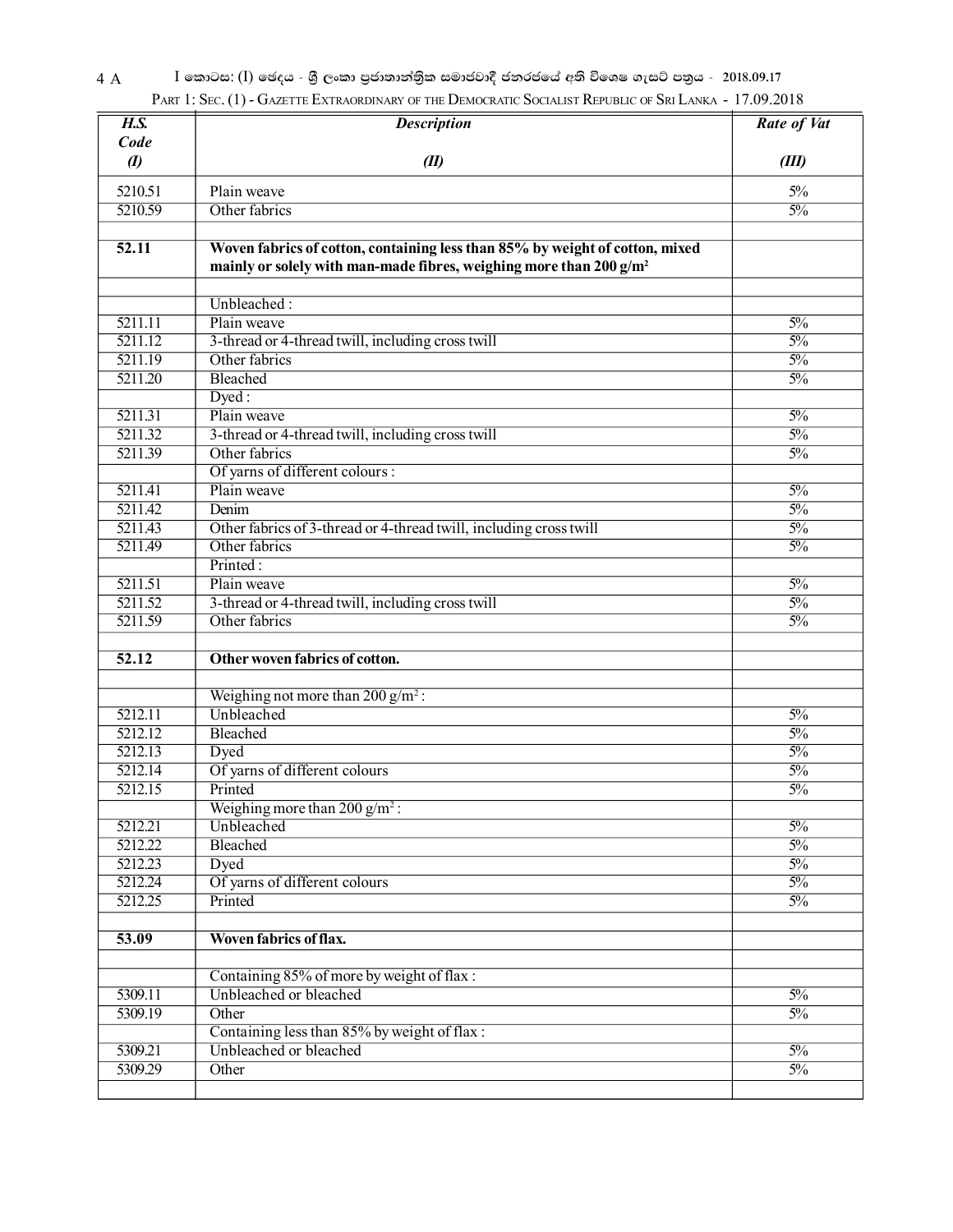$I$  කොටස: (I) ඡෙදය - ශුී ලංකා පුජාතාන්තිුක සමාජවාදී ජනරජයේ අති විශෙෂ ගැසට් පතුය - 2018.09.17 5 A PART 1: SEC. (1) - GAZETTE EXTRAORDINARY OF THE DEMOCRATIC SOCIALIST REPUBLIC OF SRI LANKA - 17.09.2018

| H.S.             | <b>Description</b>                                                                                                     | <b>Rate of Vat</b> |
|------------------|------------------------------------------------------------------------------------------------------------------------|--------------------|
| Code             |                                                                                                                        |                    |
| $\boldsymbol{v}$ | (II)                                                                                                                   | (III)              |
| 53.10            | Woven fabrics of jute or of other textile bast fibres of heading 53.03.                                                |                    |
|                  |                                                                                                                        |                    |
| 5310.10          | Unbleached                                                                                                             | $5\%$              |
| 5310.90          | Other                                                                                                                  | $5\%$              |
|                  |                                                                                                                        |                    |
| 53.11            | Woven fabrics of other vegetable textile fibres; woven fabrics of paper yarn:                                          |                    |
|                  |                                                                                                                        |                    |
| 5311.00.10       | Geo textiles                                                                                                           | $5\%$              |
| 5311.00.90       | Other                                                                                                                  | $5\%$              |
|                  |                                                                                                                        |                    |
| 54.07            | Woven fabrics of synthetic filament yarn, including woven fabrics obtained<br>from materials of heading 54.04:         |                    |
| 5407.10          | Woven fabrics obtained from high tenacity yarn of nylon or other poly mides or                                         |                    |
|                  | of polyesters                                                                                                          | 5%                 |
| 5407.20          | Woven fabrics obtained from strip or the like                                                                          | $5\%$              |
| 5407.30          | Fabrics specified in Note 9 to Section XI                                                                              | $5\%$              |
|                  |                                                                                                                        |                    |
|                  | Other woven fabrics, containing 85% or more by weight of filaments of nylon or<br>other Polyamides:                    |                    |
| 5407.41          | Unbleached or bleached                                                                                                 | $5\%$              |
| 5407.42          | Dyed                                                                                                                   | $5\%$              |
| 5407.43          | Of yarns of different colours                                                                                          | $5\%$              |
| 5407.44          | Printed                                                                                                                | $5\%$              |
|                  | Other woven fabrics, containing 85% or more by weight of textured polyester filaments:                                 |                    |
| 5407.51          | Unbleached or bleached                                                                                                 | $5\%$              |
| 5407.52          | Dyed                                                                                                                   | $5\%$              |
| 5407.53          | Of yarns of different colours                                                                                          | $5\%$              |
| 5407.54          | Printed                                                                                                                | $5\%$              |
|                  | Other woven fabrics, containing 85% or more by weight of textured polyester                                            |                    |
|                  | filaments:                                                                                                             |                    |
| 5407.61          | Containing 85% or more by weight of non-textured polyester filaments                                                   | $5\%$              |
| 5407.69          | Other                                                                                                                  | $5\%$              |
|                  | Other woven fabrics, containing 85% or more by weight of synthetic filaments:                                          |                    |
| 5407.71          | Unbleached or bleached                                                                                                 | $5\%$              |
| 5407.72          | Dyed                                                                                                                   | $5\%$              |
| 5407.73          | Of yarns of different colours<br>Printed                                                                               | $5\%$              |
| 5407.74          |                                                                                                                        | $5\%$              |
|                  | Other woven fabrics, containing less than 85% by weight of synthetic filaments,<br>mixed mainly or solely with cotton: |                    |
| 5407.81          | Unbleached or bleached                                                                                                 | $5\%$              |
| 5407.82          | Dyed                                                                                                                   | $5\%$              |
| 5407.83          | Of yarns of different colours                                                                                          | $5\%$              |
| 5407.84          | Printed                                                                                                                | $5\%$              |
|                  | Other woven fabrics:                                                                                                   |                    |
| 5407.91          | Unbleached or bleached                                                                                                 | $5\%$              |
| 5407.92          | Dyed                                                                                                                   | $5\%$              |
| 5407.93          | Of yarns of different colours                                                                                          | $5\%$              |
| 5407.94          | Printed                                                                                                                | $5\%$              |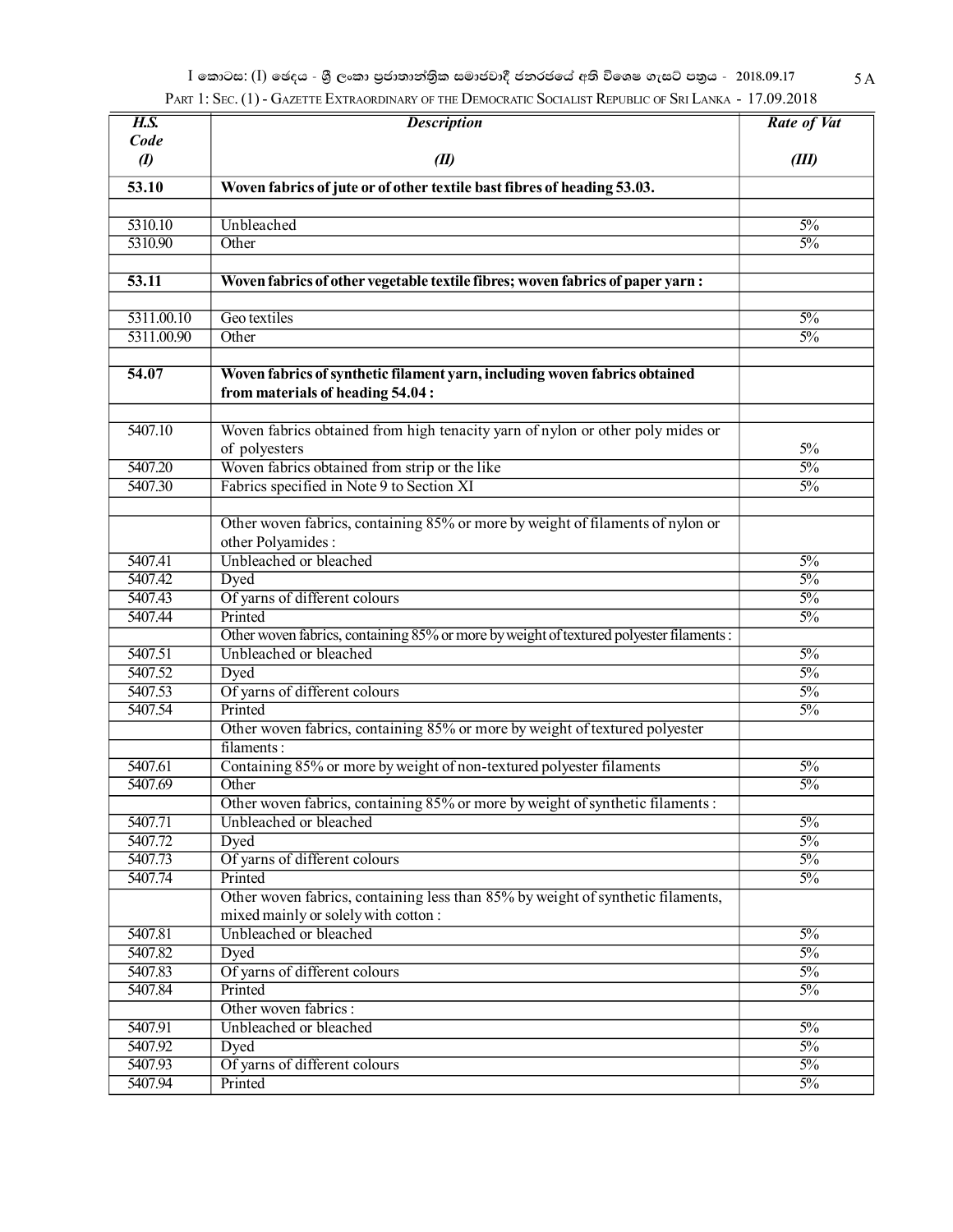$6 \text{ A} \qquad \qquad \text{I}$  කොටස: (I) ඡෙදය - ශුී ලංකා පුජාතාන්තිුක සමාජවාදී ජනරජයේ අති විශෙෂ ගැසට් පතුය - 2018.09.17 PART 1: SEC. (1) - GAZETTE EXTRAORDINARY OF THE DEMOCRATIC SOCIALIST REPUBLIC OF SRI LANKA - 17.09.2018

| H.S.               | <b>Description</b>                                                                                                                                                                   | Rate of Vat    |
|--------------------|--------------------------------------------------------------------------------------------------------------------------------------------------------------------------------------|----------------|
| Code               |                                                                                                                                                                                      |                |
| $\boldsymbol{v}$   | (II)                                                                                                                                                                                 | (III)          |
| 54.08              | Woven fabrics of artificial filament yarn, including woven fabrics obtained<br>from materials of heading 54.05:                                                                      |                |
| 5408.10            | Woven fabrics obtained from high tenacity yarn of viscose rayon                                                                                                                      | $5\%$          |
|                    | Other woven fabrics, containing 85% or more by weight of artificial filament or strip<br>or the like:                                                                                |                |
| 5408.21            | Unbleached or bleached                                                                                                                                                               | $5\%$          |
| 5408.22            | Dyed                                                                                                                                                                                 | $5\%$          |
| 5408.23            | Of yarns of different colours                                                                                                                                                        | $5\%$          |
| 5408.24            | Printed                                                                                                                                                                              | $5\%$          |
|                    | Other woven fabrics:                                                                                                                                                                 |                |
| 5408.31            | Unbleached or bleached                                                                                                                                                               | $5\%$          |
| 5408.32            | Dyed                                                                                                                                                                                 | $5\%$          |
| 5408.33            | Of yarns of different colours                                                                                                                                                        | $5\%$          |
| 5408.34            | Printed                                                                                                                                                                              | $5\%$          |
| 55.12              | Woven fabrics of synthetic staple fibres, containing 85% or more by weight of<br>synthetic staple fibres.                                                                            |                |
|                    | Containing 85% or more by weight of polyester staple fibres :                                                                                                                        |                |
| 5512.11            | Unbleached or bleached                                                                                                                                                               | $5\%$          |
| 5512.19            | Other                                                                                                                                                                                | $5\%$          |
|                    | Containing 85% or more by weight of acrylic or modacrylic staple fibres:                                                                                                             |                |
| 5512.21            | Unbleached or bleached                                                                                                                                                               | $5\%$          |
| 5512.29            | Other                                                                                                                                                                                | $5\%$          |
|                    | Other:                                                                                                                                                                               |                |
| 5512.91            | Unbleached or bleached                                                                                                                                                               | $5\%$          |
| 5512.99            | Other                                                                                                                                                                                | $5\%$          |
| $\overline{55.13}$ | Woven fabrics of synthetic staple fibres, containing less than 85% by weight of<br>such fibres, mixed mainly or solely with cotton, of a weight not exceeding 170 g/m <sup>2</sup> . |                |
|                    | Unbleached or bleached:                                                                                                                                                              |                |
| 5513.11            | Of polyester staple fibres, plain weave                                                                                                                                              | $\frac{50}{6}$ |
| 5513.12            | 3-thread or 4-thread twill, including cross twill, of polyester staple fibres                                                                                                        | $5\%$          |
|                    | Containing 85% or more by weight of acrylic or modacrylic staple fibres:                                                                                                             |                |
| 5513.13            | Other woven fabrics of polyster staple fibres                                                                                                                                        | $5\%$          |
| 5513.19            | Other woven fabrics                                                                                                                                                                  | $5\%$          |
|                    | Dyed:                                                                                                                                                                                |                |
| 5513.21            | Of polyester staple fibres, plain weave                                                                                                                                              | $5\%$          |
| 5513.23            | Other woven fabrics of polyster staple fibres                                                                                                                                        | $5\%$          |
| 5513.29            | Other woven fabrics                                                                                                                                                                  | $5\%$          |
|                    | Of yarns of different colours :                                                                                                                                                      |                |
| 5513.31            | Of polyester staple fibres, plain weave                                                                                                                                              | $5\%$          |
| 5513.39            | Other woven fabrics                                                                                                                                                                  | $5\%$          |
|                    | Printed:                                                                                                                                                                             |                |
| 5513.41            | Of polyester staple fibres, plain weave                                                                                                                                              | $5\%$          |
| 5513.49            | Other woven fabrics                                                                                                                                                                  | $5\%$          |
|                    |                                                                                                                                                                                      |                |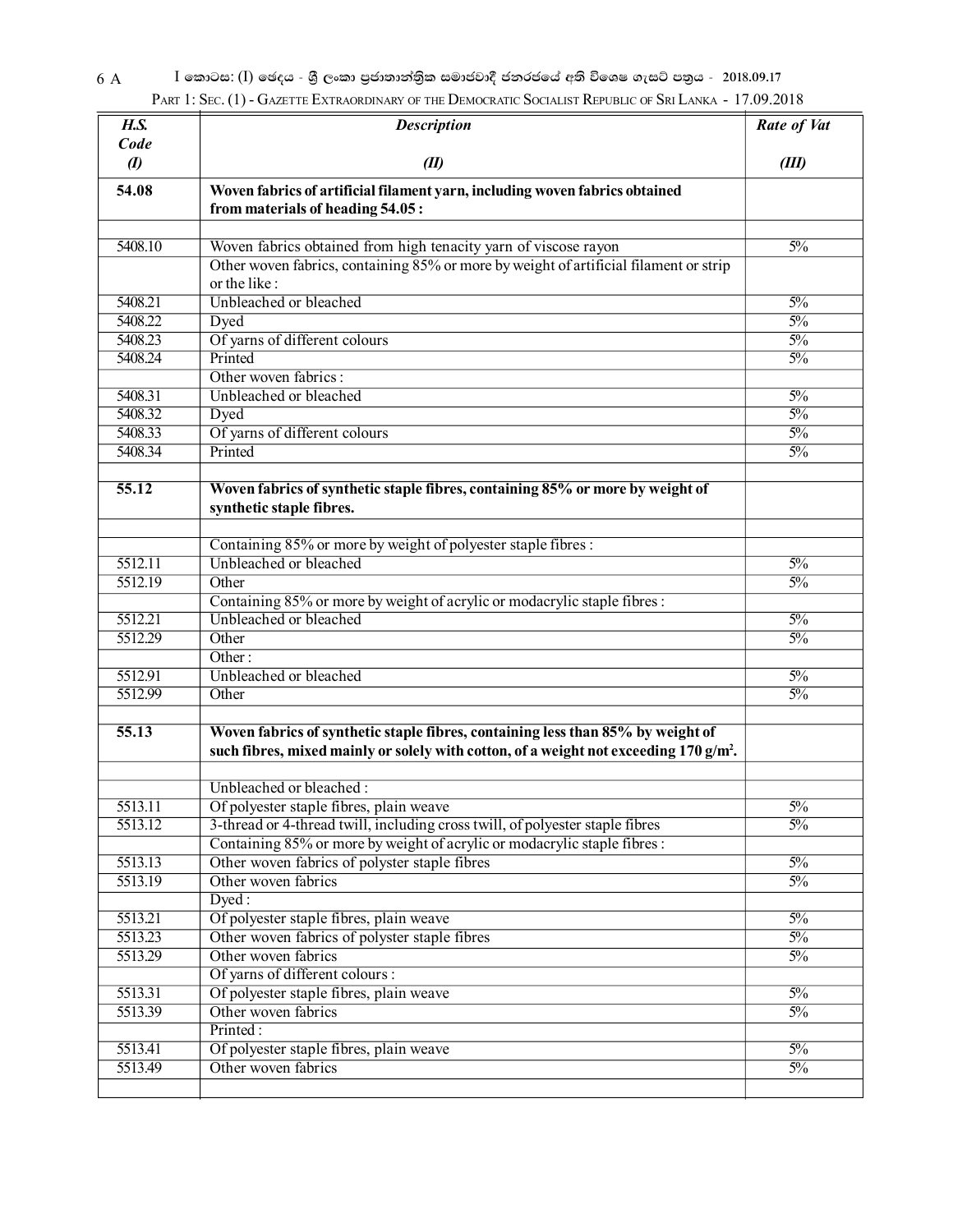$I$  කොටස: (I) ඡෙදය - ශුී ලංකා පුජාතාන්තිුක සමාජවාදී ජනරජයේ අති විශෙෂ ගැසට් පතුය - 2018.09.17 7 $\rm A$ PART 1: SEC. (1) - GAZETTE EXTRAORDINARY OF THE DEMOCRATIC SOCIALIST REPUBLIC OF SRI LANKA - 17.09.2018

| H.S.                  | <b>Description</b>                                                                            | Rate of Vat      |
|-----------------------|-----------------------------------------------------------------------------------------------|------------------|
| Code                  |                                                                                               |                  |
| $\boldsymbol{\theta}$ | (II)                                                                                          | (III)            |
| 55.14                 | Woven fabrics of synthetic staple fibres, containing less than 85% by weight of               |                  |
|                       | such fibres, mixed mainly or solely with cotton, of a weight exceeding 170 g/m <sup>2</sup> . |                  |
|                       |                                                                                               |                  |
|                       | Unbleached or bleached:                                                                       |                  |
| 5514.11               | Of polyester staple fibres, plain weave                                                       | $5\%$            |
| 5514.12               | 3-thread or 4-thread twill, including cross twill, of polyester staple fibres                 | $5\%$            |
| 5514.19               | Other woven fabrics                                                                           | $\frac{50}{6}$   |
|                       | Dyed:                                                                                         |                  |
| $\overline{5514.21}$  | Of polyester staple fibres, plain weave                                                       | $5\%$            |
| 5514.22               | 3-thread or 4-thread twill, including cross twill, of polyester staple fibres                 | $\frac{50}{6}$   |
| 5514.23               | Other woven fabrics of polyster staple fibres                                                 | $\frac{50}{6}$   |
| 5514.29               | Other woven fabrics                                                                           | $\frac{50}{6}$   |
| 5514.30               | Of yarns of different colours                                                                 | $\frac{5\%}{ }$  |
|                       | Printed:                                                                                      |                  |
| 5514.41               | Of polyester staple fibres, plain weave                                                       | $5\%$            |
| 5514.42               | 3-thread or 4-thread twill, including cross twill, of polyester staple fibres                 | $5\%$            |
| 5514.43               | Other woven fabrics of polyster staple fibres                                                 | $\frac{50}{6}$   |
| 5514.49               | Other woven fabrics                                                                           | $\frac{5\%}{ }$  |
|                       |                                                                                               |                  |
| $\overline{55.15}$    | Other woven fabrics of fabrics synthetic staple fibres.                                       |                  |
|                       |                                                                                               |                  |
|                       | Of polyester staple fibres :                                                                  |                  |
| 5515.11               | Mixed mainly or solely with viscose rayon staple fibres                                       | $\frac{50}{6}$   |
| $\overline{5515.12}$  | Mixed mainly or solely with man-made filaments                                                | $5\%$            |
| 5515.13               | Mixed mainly or solely with wool or fine animal hair                                          | $\frac{50}{6}$   |
| 5515.19               | Other                                                                                         | $\frac{5\%}{ }$  |
|                       | Of acrylic or modacrylic staple fibres :                                                      |                  |
| 5515.21               | Mixed mainly or solely with man-made filaments                                                | $5\%$            |
| 5515.22               | Mixed mainly or solely with wool or fine animal hair                                          | $\frac{50}{6}$   |
| 5515.29               | Other                                                                                         | $\frac{5\%}{ }$  |
|                       | Other woven fabrics:                                                                          |                  |
| 5515.91               | Mixed mainly or solely with man-made filaments                                                | $\frac{50}{6}$   |
| 5515.99               | Other                                                                                         | $\frac{5\%}{ }$  |
|                       |                                                                                               |                  |
| 55.16                 | Woven fabrics of artificial staple fibres.                                                    |                  |
|                       |                                                                                               |                  |
|                       | Containing 85% or more by weight of artificial staple fibres:                                 |                  |
| 5516.11               | Unbleached or bleached                                                                        | $\frac{50}{6}$   |
| 5516.12               | Dyed                                                                                          | $5\%$            |
| 5516.13               | Of yarns of different colours                                                                 | $\frac{50}{6}$   |
| 5516.14               | Printed                                                                                       | $\frac{50}{6}$   |
|                       | Containing less than 85% by weight of artificial staple fibres, mixed mainly or               |                  |
|                       | solely with man-made filaments:                                                               |                  |
| 5516.21               | Unbleached or bleached                                                                        | $\overline{5\%}$ |
| 5516.22               | Dyed                                                                                          | $\frac{50}{6}$   |
| 5516.23               | Of yarns of different colours                                                                 | $\frac{50}{6}$   |
| 5516.24               | Printed                                                                                       | $\frac{50}{6}$   |
|                       | Containing less than 85% by weight of artificial staple fibres, mixed mainly or               |                  |
|                       | solely with wool or fine animal hair:                                                         |                  |
| 5516.31               | Unbleached or bleached                                                                        | $\overline{5\%}$ |
| 5516.32               | Dyed                                                                                          | $\frac{50}{6}$   |
| 5516.33               | Of yarns of different colours                                                                 | $\frac{50}{6}$   |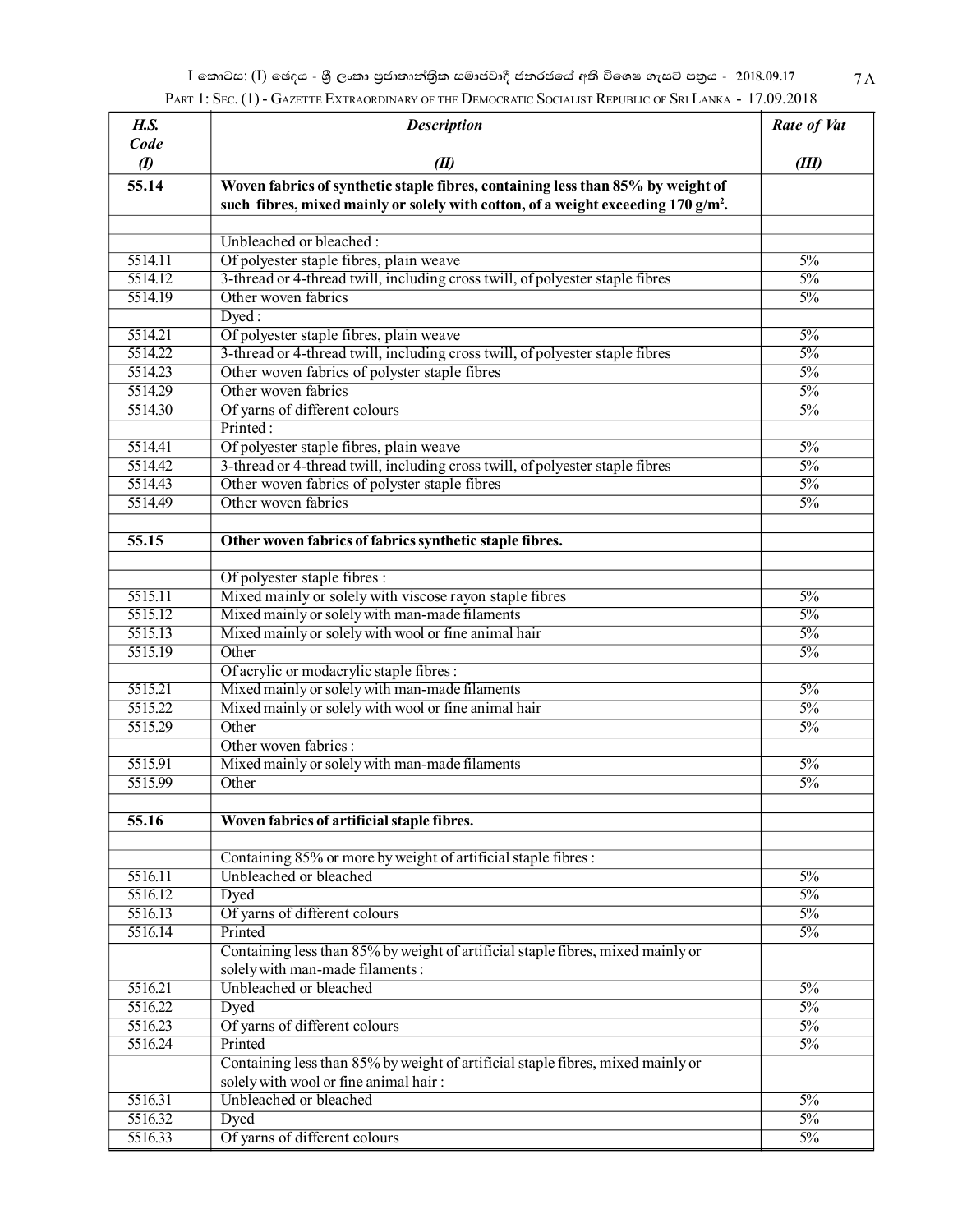| H.S.             | <b>Description</b>                                                                                                                                                                                                                                                                                                             | Rate of Vat    |
|------------------|--------------------------------------------------------------------------------------------------------------------------------------------------------------------------------------------------------------------------------------------------------------------------------------------------------------------------------|----------------|
| Code             |                                                                                                                                                                                                                                                                                                                                |                |
| $\boldsymbol{v}$ | (II)                                                                                                                                                                                                                                                                                                                           | (III)          |
| 5516.34          | Printed                                                                                                                                                                                                                                                                                                                        | $5\%$          |
|                  | Containing less than 85% by weight of artificial staple fibres, mixed mainly or                                                                                                                                                                                                                                                |                |
|                  | solely with cotton:                                                                                                                                                                                                                                                                                                            |                |
| 5516.41          | Unbleached or bleached                                                                                                                                                                                                                                                                                                         | $\frac{50}{6}$ |
| 5516.42          | Dyed                                                                                                                                                                                                                                                                                                                           | $\frac{50}{6}$ |
| 5516.43          | Of yarns of different colours                                                                                                                                                                                                                                                                                                  | $\frac{50}{6}$ |
| 5516.44          | Printed                                                                                                                                                                                                                                                                                                                        | $\frac{50}{6}$ |
|                  | $\overline{\text{Other:}}$                                                                                                                                                                                                                                                                                                     |                |
| 5516.91          | Unbleached or bleached                                                                                                                                                                                                                                                                                                         | $\frac{50}{6}$ |
| 5516.92          | Dyed                                                                                                                                                                                                                                                                                                                           | $\frac{50}{6}$ |
| 5516.93          | Of yarns of different colours                                                                                                                                                                                                                                                                                                  | $\frac{50}{6}$ |
| 5516.94          | Printed                                                                                                                                                                                                                                                                                                                        | $\frac{50}{6}$ |
| 58.01            | Woven pile fabrics and chemille fabrics, other than fabrics of heading 58.02 or                                                                                                                                                                                                                                                |                |
|                  | 58.06.                                                                                                                                                                                                                                                                                                                         |                |
| 5801.10          | Of wool or fine animal hair                                                                                                                                                                                                                                                                                                    | $\frac{50}{6}$ |
|                  | $Of \overline{C} \overline{C} \overline{C} \overline{C} \overline{C} \overline{C} \overline{C} \overline{C} \overline{C} \overline{C} \overline{C} \overline{C} \overline{C} \overline{C} \overline{C} \overline{C} \overline{C} \overline{C} \overline{C} \overline{C} \overline{C} \overline{C} \overline{C} \overline{C} \$ |                |
| 5801.21          | Uncut weft pile fabrics                                                                                                                                                                                                                                                                                                        | $\frac{50}{6}$ |
| 5801.22          | Cut corduroy                                                                                                                                                                                                                                                                                                                   | $\frac{50}{6}$ |
| 5801.23          | Other weft pile fabrics                                                                                                                                                                                                                                                                                                        | $\frac{50}{6}$ |
| 5801.26          | Chenille fabrics                                                                                                                                                                                                                                                                                                               | $\frac{50}{6}$ |
| 5801.27          | Warp pile fabrics                                                                                                                                                                                                                                                                                                              | $\frac{50}{6}$ |
|                  | Of man-made fibres:                                                                                                                                                                                                                                                                                                            |                |
| 5801.31          | Uncut weft pile fabrics                                                                                                                                                                                                                                                                                                        | $\frac{50}{6}$ |
| 5801.32          | Cut corduroy                                                                                                                                                                                                                                                                                                                   | $\frac{50}{6}$ |
| 5801.33          | Other weft pile fabrics                                                                                                                                                                                                                                                                                                        | $\frac{50}{6}$ |
| 5801.36          | Chenille fabrics                                                                                                                                                                                                                                                                                                               | $\frac{50}{6}$ |
| 5801.37          | Warp pile fabrics                                                                                                                                                                                                                                                                                                              | $\frac{50}{6}$ |
| 5801.90          | Of other textile materials                                                                                                                                                                                                                                                                                                     | $\frac{50}{6}$ |
| 58.02            | Terry toweling and similar woven terry fabrics, other than narrow fabrics of<br>heading 58.06; tufted textile fabrics, other than products of heading 57.03.                                                                                                                                                                   |                |
|                  | Terry toweling and similar woven terry fabrics, of cotton:                                                                                                                                                                                                                                                                     |                |
| 5802.11          | Unbleached                                                                                                                                                                                                                                                                                                                     | $\frac{50}{6}$ |
| 5802.19          | Other                                                                                                                                                                                                                                                                                                                          | $\frac{50}{6}$ |
| 5802.20          | Terry toweling and similar woven terry fabrics, of other textile materials                                                                                                                                                                                                                                                     | $\frac{50}{6}$ |
| 5802.30          | Tufted textile fabrics                                                                                                                                                                                                                                                                                                         | $\frac{50}{6}$ |
| 58.04            | Tulles and other net fabrics, not including woven, knitted or crocheted fabrics;<br>lace in the piece, in strips or in motifs, other than fabrics of heading 60.02 to<br>60.06.                                                                                                                                                |                |
|                  |                                                                                                                                                                                                                                                                                                                                |                |
| 5804.21          | Mechanically made lace:<br>Of man-made fibres                                                                                                                                                                                                                                                                                  | $\frac{50}{6}$ |
| 5804.29          | Of other textile materials                                                                                                                                                                                                                                                                                                     | $\frac{50}{6}$ |
| 5804.30          | Hand-made lace                                                                                                                                                                                                                                                                                                                 | $\frac{50}{6}$ |
|                  |                                                                                                                                                                                                                                                                                                                                |                |

#### 8 A <sup>I ලෙ</sup>කාටස: (I) ඡෙදය - ශුී ලංකා පුජාතාන්තිුක සමාජවාදී ජනරජයේ අති විශෙෂ ගැසට් පතුය - 2018.09.17 PART 1: SEC. (1) - GAZETTE EXTRAORDINARY OF THE DEMOCRATIC SOCIALIST REPUBLIC OF SRI LANKA - 17.09.2018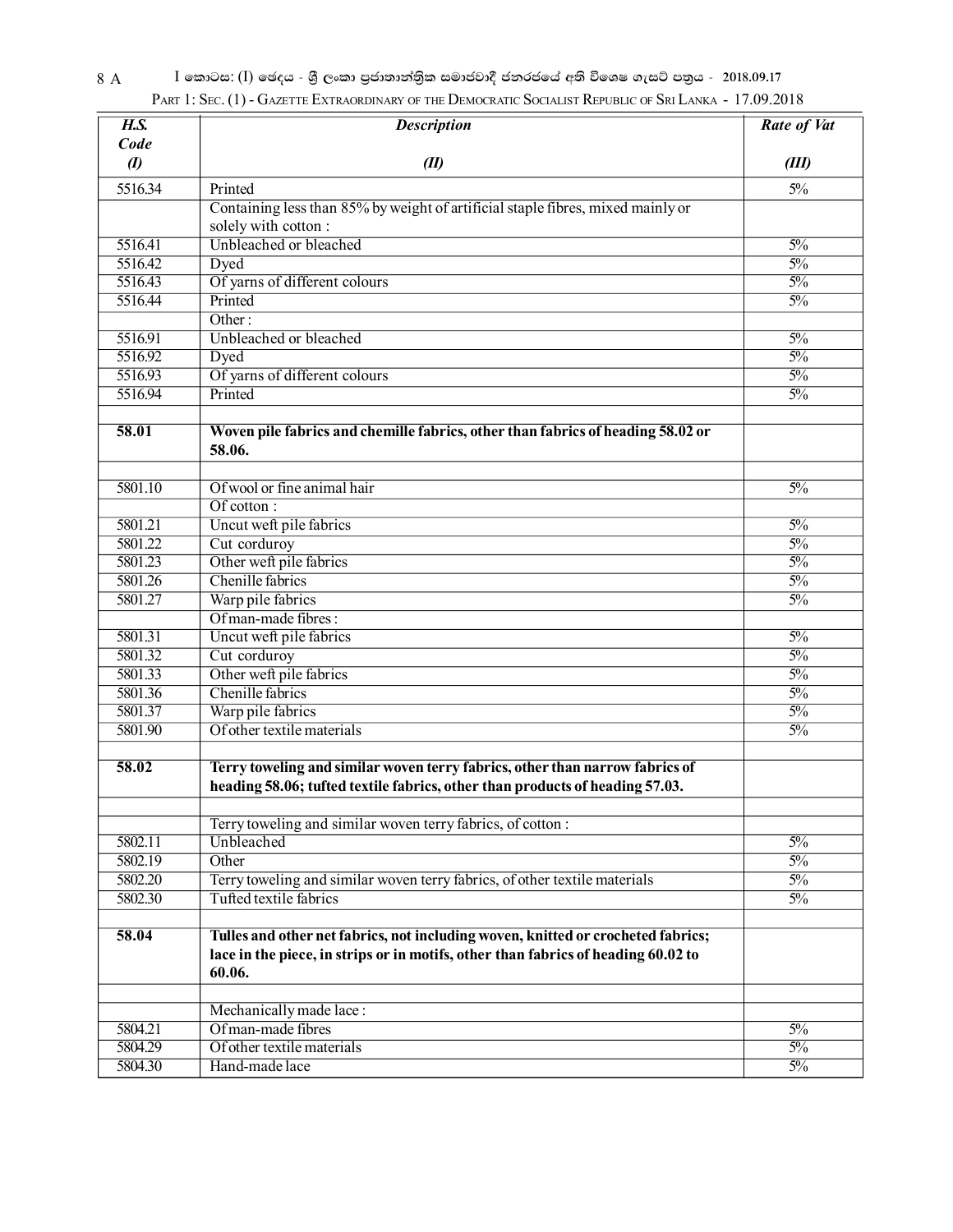$I$  කොටස: (I) ඡෙදය - ශුී ලංකා පුජාතාන්තිුක සමාජවාදී ජනරජයේ අති විශෙෂ ගැසට් පතුය - 2018.09.17 9 $\rm A$ PART 1: SEC. (1) - GAZETTE EXTRAORDINARY OF THE DEMOCRATIC SOCIALIST REPUBLIC OF SRI LANKA - 17.09.2018

| H.S.             | <b>Description</b>                                                                      | Rate of Vat     |
|------------------|-----------------------------------------------------------------------------------------|-----------------|
| Code             |                                                                                         |                 |
| $\boldsymbol{I}$ | (II)                                                                                    | (III)           |
|                  |                                                                                         |                 |
| 58.06            | Narrow woven fabrics, other than goods of heading 58.07; narrow fabrics                 |                 |
|                  | consisting of warp without weft assembled by means of an adhesive (boldues).            |                 |
|                  |                                                                                         |                 |
| 5806.10          | Woven pile fabrics (including terrt towelling and similar terrt fabrics) and chenille   |                 |
|                  | fabrics                                                                                 | $5\%$           |
| 5806.20          | Other woven fabrics, containing by weight 5% or more of elastomeric yarn or rubber      |                 |
|                  | thread                                                                                  | $5\%$           |
|                  | Other woven fabrics:                                                                    |                 |
| 5806.31          | Of cotton                                                                               | $\frac{50}{6}$  |
| 5806.32          | Of man-made fibres                                                                      | $\frac{50}{6}$  |
| 5806.39          | Of other textile materials                                                              | $\frac{50}{6}$  |
| 5806.40          | Fabrics consisting of warp without weft assembled by means of an adhesive (bolducs)     | $\frac{50}{6}$  |
| 5809.00          | Woven fabrics of metal thread and woven fabrics of metallised yarn of heading 56.05,    |                 |
|                  | of a kind used in apparel, as furnishing fabrics or for similar purposes, not elsewhere |                 |
|                  | specified or included.                                                                  | 5%              |
| 5811.00          |                                                                                         |                 |
|                  | Quilted textile products in the piece, composed of one or more layers of textile        |                 |
|                  | materials assembled with padding by stitching or otherwise, other than embroidery       | $5\%$           |
|                  | of heading 58.10.                                                                       |                 |
| 59.03            | Textile fabrics impregnated, coated, covered or laminated with plastics, other          |                 |
|                  | than those of heading 59.02.                                                            |                 |
|                  |                                                                                         |                 |
| 5903.10.00       | With poly (vinyl chloride):                                                             |                 |
| 5903.10.10       | Woven tubular fabric made of the strip or like, obtained from materials of heading      |                 |
|                  | 54.04 of a lay-flat width not exceeding 750mm whether or not printed                    | $\frac{50}{6}$  |
| 5903.10.90       | Other                                                                                   | $\frac{50}{6}$  |
| 5903.20.00       | With polyurethane:                                                                      | $\frac{50}{6}$  |
| 5903.20.10       | Woven tubular fabric made of the strip or like, obtained from materials of heading      |                 |
|                  | 54.04 of a lay-flat width not exceeding 750mm whether or not printed                    | 5%              |
| 5903.20.90       | Other                                                                                   | $\frac{5\%}{ }$ |
| 5903.90.00       | Other                                                                                   |                 |
| 5903.90.10       | Woven tubular fabric made of the strip or like, obtained from materials of heading      |                 |
|                  | 54.04 of a lay-flat width not exceeding 750mm whether or not printed                    | $\frac{5\%}{ }$ |
| 5903.90.90       | Other                                                                                   | $\frac{50}{6}$  |
|                  |                                                                                         |                 |
| 60.01            | Pile fabrics, including "long pile" fabrics and terry fabrics, knitted or crocheted.    |                 |
|                  |                                                                                         |                 |
| 6001.10          | "Long pile" fabrics                                                                     | $5\%$           |
|                  | Looped pile fabrics:                                                                    |                 |
| 6001.21          | Of cotton                                                                               | $\frac{50}{6}$  |
| 6001.22          | Of man-made fibres                                                                      | $\frac{5\%}{ }$ |
| 6001.29          | Of other textile materials                                                              | $\frac{50}{6}$  |
|                  | Other:                                                                                  |                 |
| 6001.91          | Of cotton                                                                               | $\frac{5\%}{ }$ |
| 6001.92          | Of man-made fibres                                                                      | $\frac{5\%}{ }$ |
| 6001.99          | Of other textile materials                                                              | $\frac{50}{6}$  |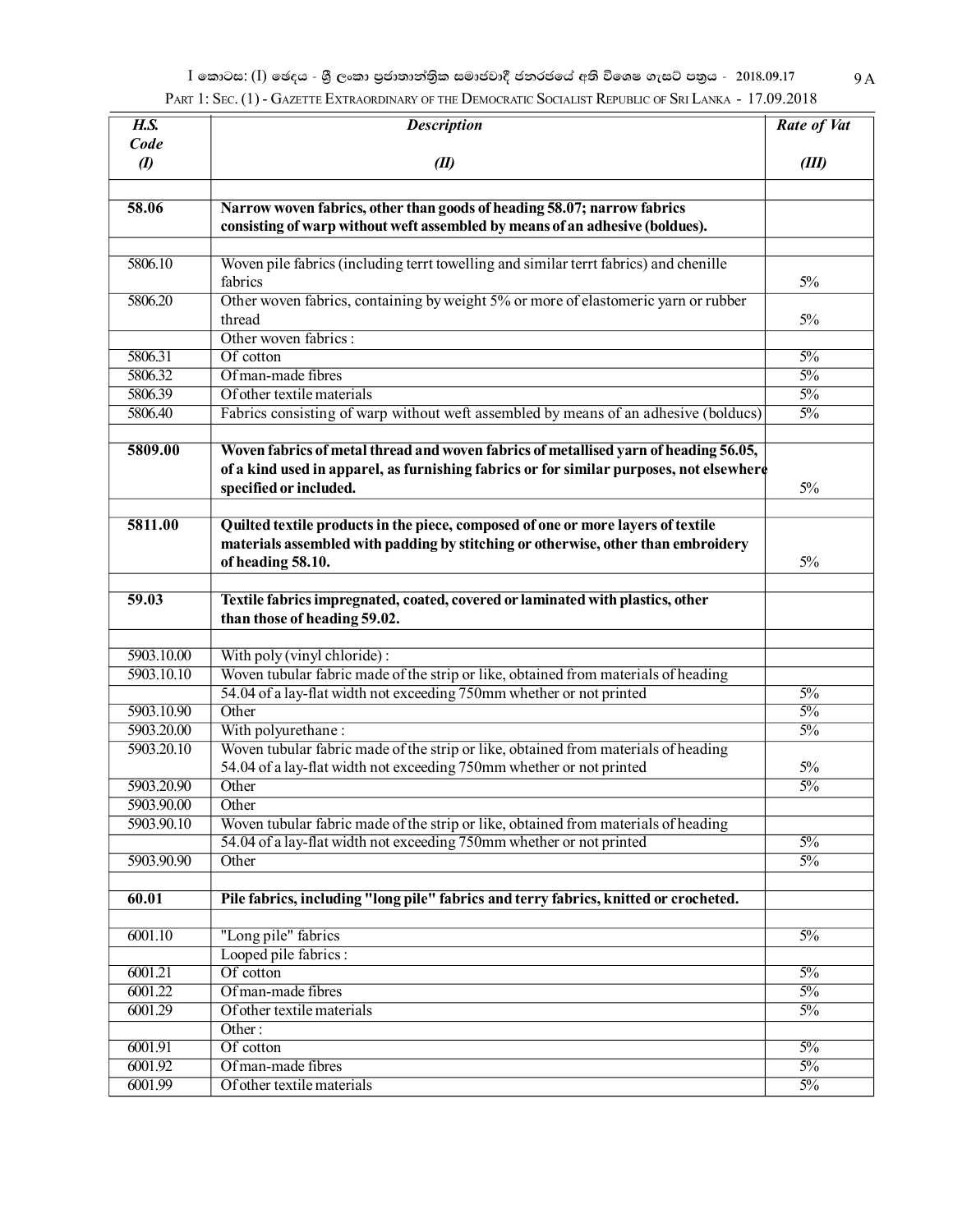10 A <sup>I</sup> නොටස: (I) ඡෙදය - ශුී ලංකා පුජාතාන්තිුක සමාජවාදී ජනරජයේ අති විශෙෂ ගැසට් පතුය - 2018.09.17 PART 1: SEC. (1) - GAZETTE EXTRAORDINARY OF THE DEMOCRATIC SOCIALIST REPUBLIC OF SRI LANKA - 17.09.2018

| H.S.               | <b>Description</b>                                                                   | Rate of Vat    |
|--------------------|--------------------------------------------------------------------------------------|----------------|
| Code               |                                                                                      |                |
| $\boldsymbol{v}$   | (II)                                                                                 | (III)          |
|                    |                                                                                      |                |
| 60.02              | Knitted or crocheted fabrics of a width not exceeding 30 cm, containing by           |                |
|                    | weight 5% or more of elastomeric yarn or rubber thread, other than those             |                |
|                    | of heading 60.01.                                                                    |                |
|                    |                                                                                      |                |
| 6002.40            | Containing by weight 5% or more of elastomeric yarn but not containing rubber thread | $5\%$          |
| 6002.90            | Other                                                                                | $5\%$          |
| 60.03              | Knitted or crocheted fabrics of a width not exceeding 30 cm, other than those        |                |
|                    | of heading 60.01 or 60.02                                                            |                |
|                    | Of wool or fine animal hair                                                          |                |
| 6003.10<br>6003.20 | Of cotton                                                                            | $5\%$<br>$5\%$ |
| 6003.30            | Of synthetic fibres                                                                  | $5\%$          |
| 6003.40            | Of artificial fibres                                                                 | $5\%$          |
| 6003.90            | Other                                                                                | $5\%$          |
|                    |                                                                                      |                |
| 60.04              | Knitted or crocheted fabrics of a width exceeding 30 cm, containing by weight 5% or  |                |
|                    | more of elastomeric yarn or rubber thread, other than those of heading 60.01         |                |
|                    |                                                                                      |                |
| 6004.10            | Containing by weight 5% or more of elastomeric yarn but not containing               | $5\%$          |
| 6004.90            | Other                                                                                | $5\%$          |
|                    |                                                                                      |                |
| 60.05              | Warp knit fabrics (including those made on gallon knitting machines), other than     |                |
|                    | those of heading 60.01 to 60.04                                                      |                |
|                    |                                                                                      |                |
|                    | Of cotton:                                                                           |                |
| 6005.21            | Unbleached or bleached                                                               | $5\%$          |
| 6005.22            | Dyed                                                                                 | $5\%$          |
| 6005.23            | Of yarns of different colours                                                        | $5\%$          |
| 6005.24            | Printed                                                                              | $5\%$          |
|                    | Of synthetic fibres:                                                                 |                |
| 6005.35            | Fabrics specified in Subheading Note 1 to this chapter                               | $5\%$          |
| 6005.36            | Other, unbleached or bleached                                                        | $5\%$          |
| 6005.37            | Other, Dyed                                                                          | $5\%$          |
| 6005.38            | Other, of yarns of different colours                                                 | $5\%$          |
| 6005.39            | Other, printed<br>Of artificial fibres:                                              | $5\%$          |
|                    | Unbleached or bleached                                                               |                |
| 6005.41<br>6005.42 |                                                                                      | $5\%$<br>$5\%$ |
| 6005.43            | Dyed                                                                                 | $5\%$          |
| 6005.44            | Of yarns of different colours<br>Printed                                             | $5\%$          |
| 6005.90            | Other                                                                                | $5\%$          |
|                    |                                                                                      |                |
| 60.06              | Other knitted or crocheted fabrics.                                                  |                |
|                    |                                                                                      |                |
| 6006.10            | Of wool or fine animal hair                                                          | $5\%$          |
|                    | Of cotton:                                                                           |                |
| 6006.21            | Unbleached or bleached                                                               | $5\%$          |
| 6006.22            | Dyed                                                                                 | $5\%$          |
| 6006.23            | Of yarns of different colours                                                        | $5\%$          |